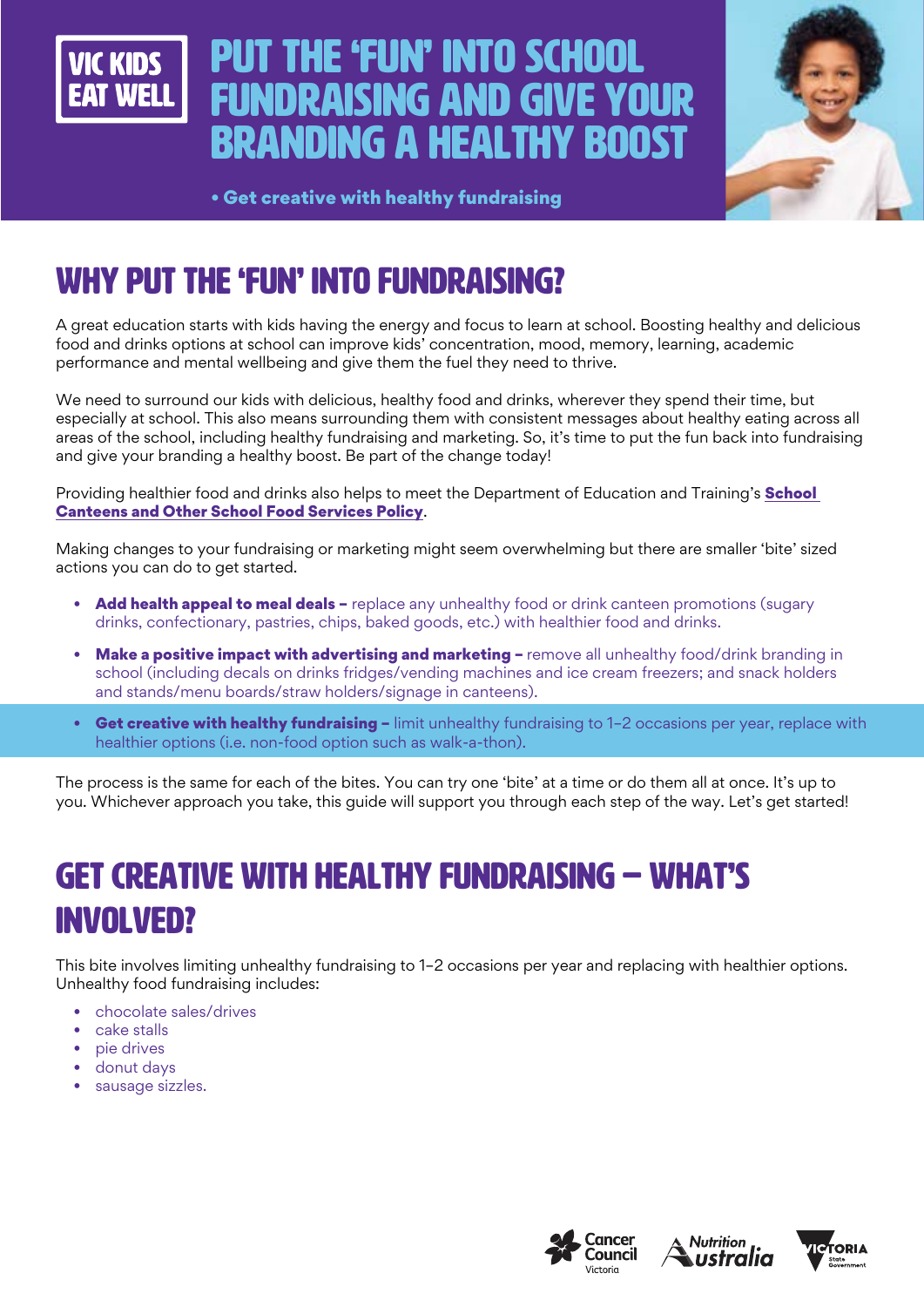To get creative with healthy fundraising, follow our three simple steps:





## STEP ONE: REVIEW

Start by identifying the food-related fundraising activities currently being run or planned by your school.

Make a note of how many food-based fundraising activities your school has planned, and then note if they include unhealthy foods and/or drinks.

Unhealthy food and drinks includes confectionary, sugary drinks, fried foods, pastries, baked goods or snack food items e.g. chocolate, cakes, lollies, meat pies or soft drink.





### STEP TWO: PLAN

The next step involves planning how you will make the changes.

Who will you need to talk to about your school's approach to fundraising? Is it the Parents and Friends Association? The school council? A student council? The school canteen? Start some conversations and see if there's a fundraising plan for the upcoming year.

If your school currently runs more than two fundraisers per year with unhealthy food and drink options, consider which activities you could change. There are plenty of healthier fundraising activities you can try, including:

- healthy barbecues, go here for more
- local fruit and/or vegetable boxes a great chance to connect with local producers
- for schools without an onsite canteen: sushi day once a term
- seasonal fruit or vegetable drives, such as a December mango fundraiser
- snack packs, such as popcorn packs, dried fruit truffle balls, roasted chickpeas or nuts, or dried fruit, nut and muesli nibble mixes
- get a smoothie bike for your next fete or school event
- theme days at your canteen: celebrate cultural diversity in your school community by running a fundraising day that sells a range of healthy foods from around the world.







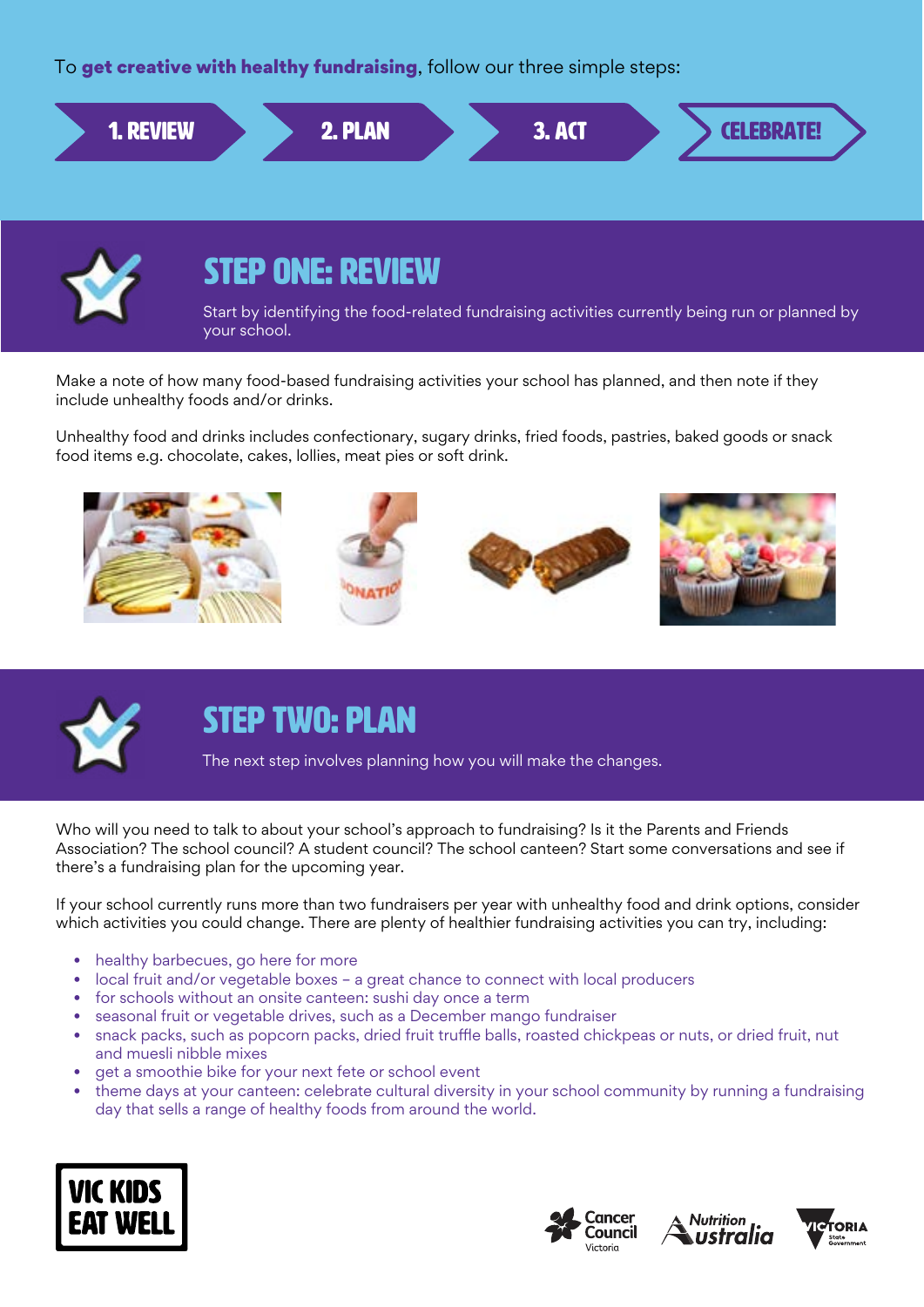You could also replace an unhealthy fundraiser with these popular non-food fundraisers:

- gold coin days: request a gold coin donation to participate in themed dress up days (e.g. crazy hair day, dress like a superhero day, pyjama day) and fun social activities such as school discos, concerts or games days
- colour runs
- run, walk, bike, skip, dance, swim and skate-a-thons
- read-a-thons
- trivia nights
- healthy cookbooks created by your school community
- raffles or auctions: sell raffle tickets or take auction bids for donated goods and services from local businesses such as movie vouchers, haircut vouchers or gift hampers
- Entertainment book.

Confirm which healthier food options or non-food options will be used. For more ideas and information head to:

- **[Healthy fundraising guide:](https://www.cancercouncil.com.au/wp-content/uploads/2010/11/09271_CAN3042_HealthyFundraising_FINAL.pdf-low-res-for-web.pdf)** ideas to promote health while still making a profit
- [Healthy food fundraising ideas](http://heas.health.vic.gov.au/schools/promoting-healthy-foods-and-drinks/healthy-fundraising-ideas)
- [Non-food fundraising ideas](http://heas.health.vic.gov.au/schools/promoting-healthy-foods-and-drinks/non-food-fundraising-ideas)

Sometimes it helps to develop a shared set of principles for school fundraising (e.g. supports local businesses, healthy for people and planet, builds social connection and community).











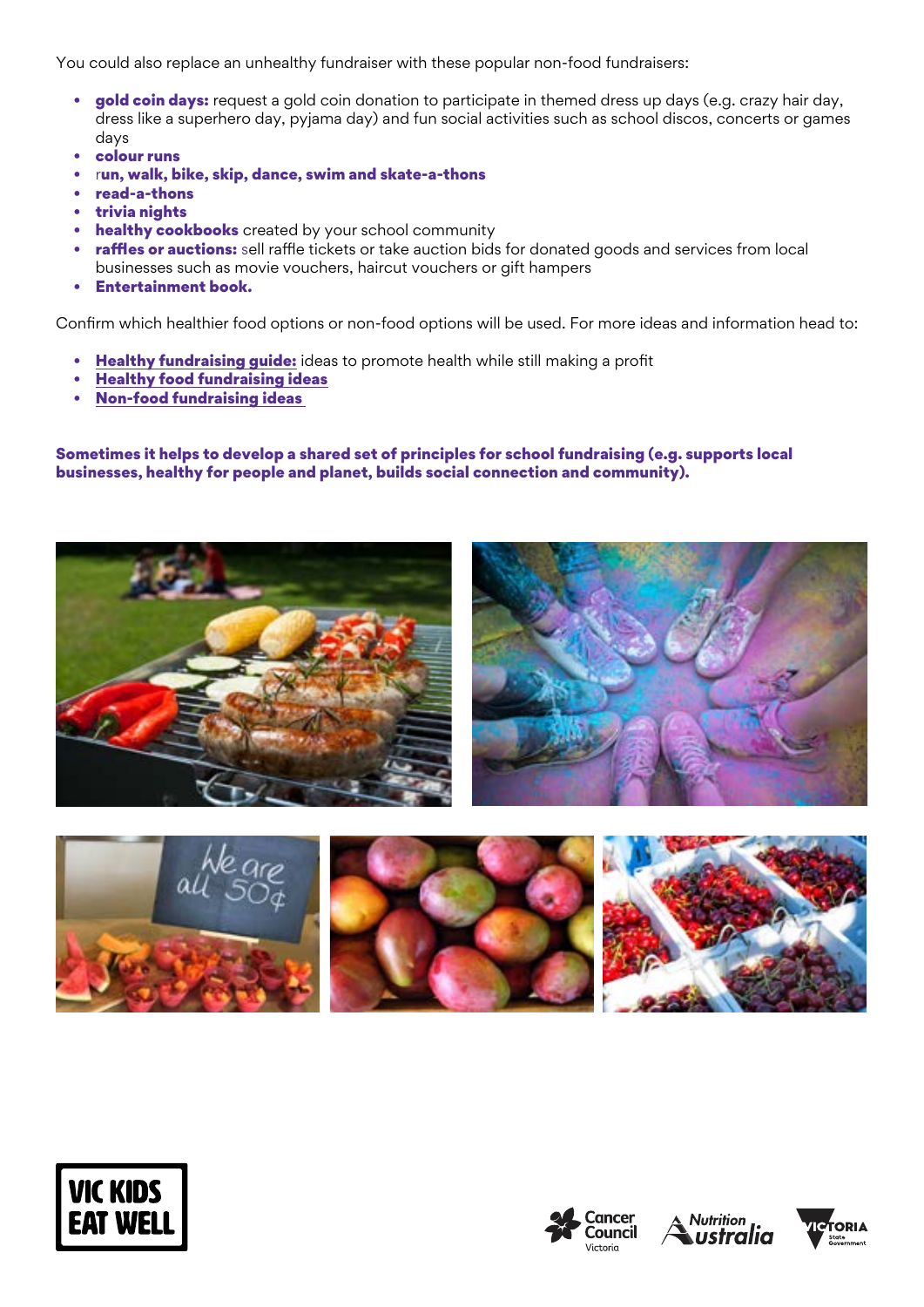## Preparing for change

Look for ways to engage the whole school community in making changes. Take opportunities to talk to families, staff, students, canteen staff and volunteers to get a sense of the 'appetite' for change and the best way to introduce different fundraisers. Changing the culture of fundraising can take time. Get involved (and find other supporters) on the Parents and Friends Association, School Council, Sustainability Club or Wellbeing Committee if there is one. You can make changes all at once or use a gradual approach.

All at once involves making the changes overnight or all in one go. An ideal time to do this is at the beginning of a new school year or term. This is the quickest approach and usually works best if you are only introducing a few changes and when you know there is good support for change.

A gradual approach involves making changes gradually over time. This option gives your school more time to remove or replace planned unhealthy fundraising activities. For example, changing the least popular unhealthy food fundraiser to a healthier food or non-food fundraiser.





### STEP THREE: ACT

Now you've done all the groundwork, it's time to put it into action.

Remember, this is just one of the 'bites' you can do to put the fun into fundraising and give your branding a healthy boost. Check out '[Add health appeal to meal deals](https://www.vickidseatwell.health.vic.gov.au/resources)' and 'Make a positive impact with advertising and [marketing'](https://www.vickidseatwell.health.vic.gov.au/resources).